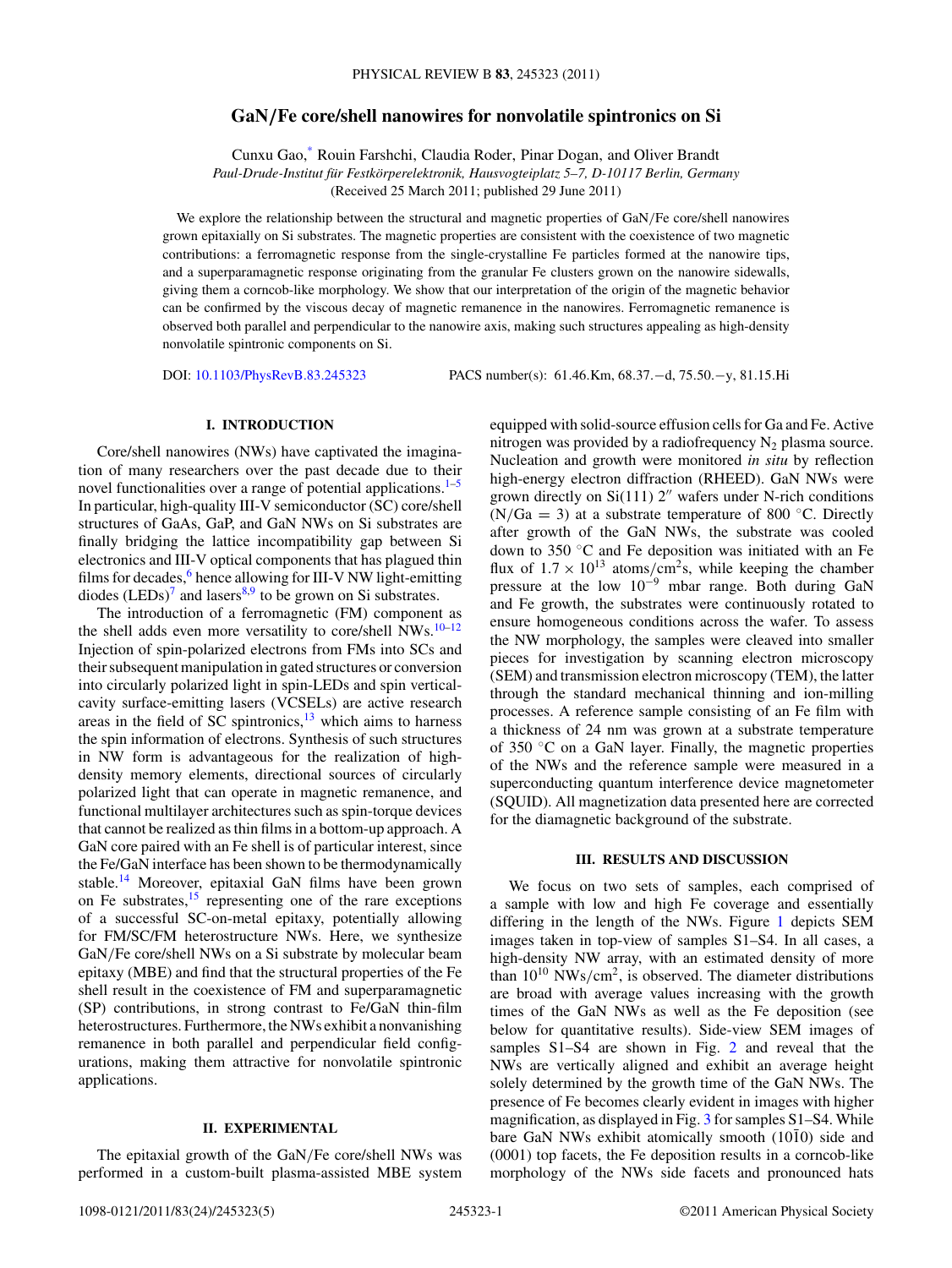<span id="page-1-0"></span>

FIG. 1. Top-view SEM images of sample (a) S1, (b) S2, (c) S3, and (d) S4, respectively, acquired at low magnification, as elaborated by the scale bars.

on top. Table [I](#page-2-0) summarizes the structural parameters of samples S1–S4 as obtained by the micrographs displayed in Figs. 1[–3.](#page-2-0)

To investigate this peculiar morphology of the GaN*/*Fe NWs in more detail, isolated NWs were investigated by TEM. The plan-view micrograph shown in Fig. [4\(a\)](#page-2-0) reveals a shell of granular Fe clusters enclosing a hexagonal GaN core. The Fe clusters on the sidewalls appear to be embedded in an amorphous matrix, which presumably consists of  $Fe<sub>x</sub>O<sub>y</sub>$ . The cross-sectional TEM image shown in Fig. [4\(b\)](#page-2-0) displays the Fe clusters giving rise to the corncob appearance of the NWs. These clusters are crystalline, but a determination of their orientation has proven to be very difficult due to their nanoscopic size. The larger Fe particle formed on the tip of the NW is particularly visible in the high-resolution micrograph shown in Fig. [4\(c\).](#page-2-0) This particle is single-crystalline, as clearly seen in the lattice image displayed in Fig. [4\(d\).](#page-2-0)

The orientation relationship (OR) between the Fe crystallite and the GaN NW as deduced from our TEM investigations is known as the Pitsch-Schrader (PS) OR and is defined by Fe(110) $\langle 001 \rangle$  GaN $\langle 0001 \rangle$  $\langle 11\overline{2}0 \rangle$ , <sup>[16](#page-4-0)</sup> as displayed by the ball-and-stick model presented in Fig.  $4(e)$ . The PS OR is not unique but has three symmetry equivalents. In fact, for planar Fe films on GaN(0001), all these symmetry equivalents are observed to coexist, and the Fe film is consequently found to consist of domains rotated with respect to each other by  $120^{\circ}$ .<sup>[14,17–20](#page-4-0)</sup> The size of these domains depends on temperature, and reaches values well above 100 nm for the current growth temperature of 350 ◦C. The small diameters realized in our NW ensembles thus afford only a single structural domain of Fe on the GaN NW tip. Okamoto *et al.*[15](#page-4-0) have demonstrated that GaN(0001) films grow epitaxially on Fe(110) substrates. Similar to our studies on Fe/GaN, $^{14}$  they found that the GaN*/*Fe heterointerface remains abrupt even after annealing at 700 ◦C. These results suggest the possibility



FIG. 2. Side-view SEM images of sample (a) S1, (b) S2, (c) S3, and (d) S4, respectively, acquired at low magnification, as elaborated by the scale bars.

to fabricate GaN*/*Fe/GaN axial heterostructure NWs, allowing for additional flexibility in device design.

The morphology of the GaN*/*Fe NWs under investigation has interesting consequences on their magnetic properties as measured by SQUID. It can be seen from the magnetic hysteresis loops recorded at 10 K in Figs.  $5(a)$  and  $5(b)$ that the NWs display nonvanishing remanence for both the parallel and perpendicular field configurations, in contrast to planar Fe films, which normally display a magnetic hard axis in the out-of-plane direction and therefore exhibit zero remanence in this configuration.<sup>21</sup> Furthermore, the NW hysteresis loops reveal a complex magnetic-field dependence. The peculiar shapes of the curves have been figuratively categorized by Tauxe *et al.*[22](#page-4-0) into*wasp-waisted* and *pot-bellied* loops. We observe wasp-waisted (pot-bellied) loops with the magnetic field applied parallel (perpendicular) to the NW axis, as shown in Figs.  $5(a)$  and  $5(b)$  for samples S1 and S2, respectively. It has been shown by Tauxe *et al.*<sup>[22](#page-4-0)</sup> that either of these shapes can arise due to the coexistence of single-domain FM and SP phases. In our case, the former presumably arises from the single-crystal Fe hats on top of the NWs, while the latter contribution is likely to originate from the small Fe clusters nucleated on the side facets.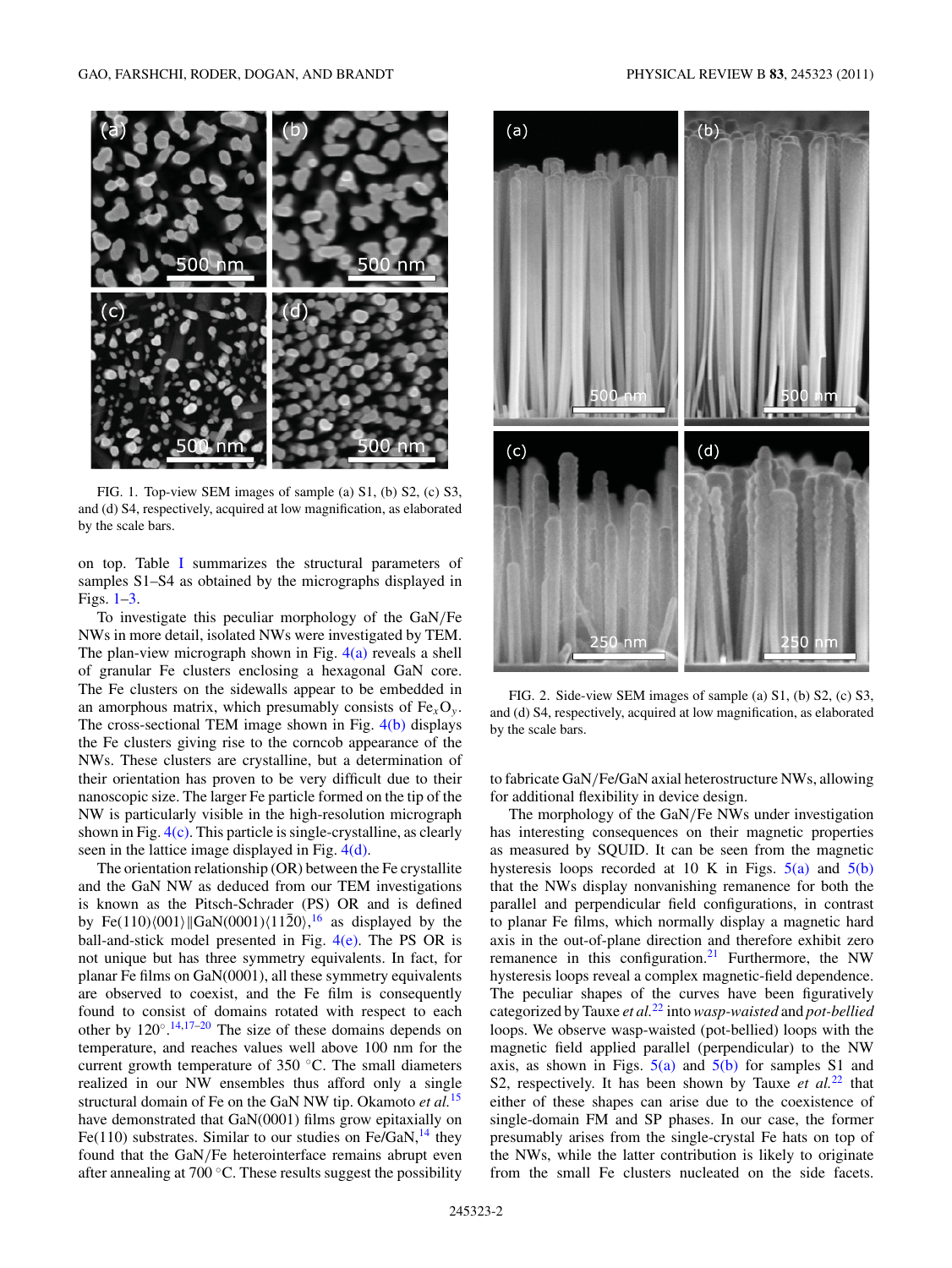<span id="page-2-0"></span>

FIG. 3. Side-view SEM images of sample (a) S1, (b) S2, (c) S3, and (d) S4, respectively, acquired at high magnification, as elaborated by the scale bars.

Tauxe *et al.* further argued that wasp-waisting (pot-bellying) is favored when the magnetization of the SP phase has a steep (gentle) field dependence, which in the present case occurs in measurements taken parallel (perpendicular) to the NW axis.

Evidence for the existence of an SP phase in both S1 and S2 NWs can be found from the temperature dependence of the coercive field, as shown in Fig.  $5(c)$ . The coercive field (Hc) of the ferromagnetic film grown on GaN exhibits a linear temperature dependence, as shown with black triangles. An SP contribution is expected to manifest itself as a superlinear increase of coercivity upon cooling below the blocking temperature.[23–25](#page-4-0) The curves for the NWs clearly exhibit this expected increase for temperatures below ∼100 K, where the temperature dependence is in reasonable agreement with measurements on samples containing SP particles by Vavassori *et al.*[23](#page-4-0) This temperature dependence is generally stronger than the  $T^{3/4}$  or  $T^{1/2}$  dependencies expected for noninteracting SP particles. According to Vavassori *et al.*, [23](#page-4-0) this behavior can be attributed to the nonuniformity of particle sizes. Comparison of the curves for S1 and S2 in Fig.  $5(c)$  shows that the magnetic coercivity generally increases with Fe deposition time. This

TABLE I. Summary of the structural parameters of the samples investigated in this work. Given is the length *l* as well as the mean equivalent disk diameter *d* of the NWs and the nominal amount of Fe deposited in terms of the equivalent layer thickness *t*.

| Sample         | $l(\mu m)$ | $d$ (nm) | $t \text{ (nm)}$ |
|----------------|------------|----------|------------------|
| S <sub>1</sub> | 1.3        | 56       | 9.8              |
| S <sub>2</sub> | 1.5        | 130      | 25.2             |
| S3             | 0.5        | 36       | 7.2              |
| S <sub>4</sub> | 0.5        | 90       | 24.0             |



FIG. 4. (Color online) (a) Plan-view and (b) cross-sectional TEM images of sample S3. (c) and (d) Cross-sectional high-resolution TEM images of sample S4. (e) Schematic ball-and-stick model showing the PS OR for Fe (dark) on the top Ga layer (light) of GaN(0001).

fact may be due to a larger distribution of grain sizes in the case of the S2 NWs, and provides the opportunity to tune the magnetic coercivity by adjusting the Fe deposition time.

Further evidence for the coexistence of SP and FM contributions can be obtained from Fig.  $5(d)$ , where we show the temperature dependence of the normalized remanent magnetization of our samples. For these measurements, the samples are first cooled to 10 K in zero magnetic field (zero-field cooled), then magnetized at 50 kOe, followed by reduction of the applied field to zero. For the case of the Fe film on GaN shown by black triangles, the remanent magnetization decreases only very slightly (4.5%) up to 350 K. The NWs, on the other hand, exhibit a strong initial reduction in remanent magnetization, followed by a more steady reduction that persists above room temperature. Such a strong reduction of remanent magnetization with temperature is not expected to occur in purely ferromagnetic Fe, and is attributed to an SP response. The stronger reduction from 10 K to 350 K for S1 (70%) compared to S2 (50%) is consistent with a larger volume fraction of the SP phase in S1 compared to S2.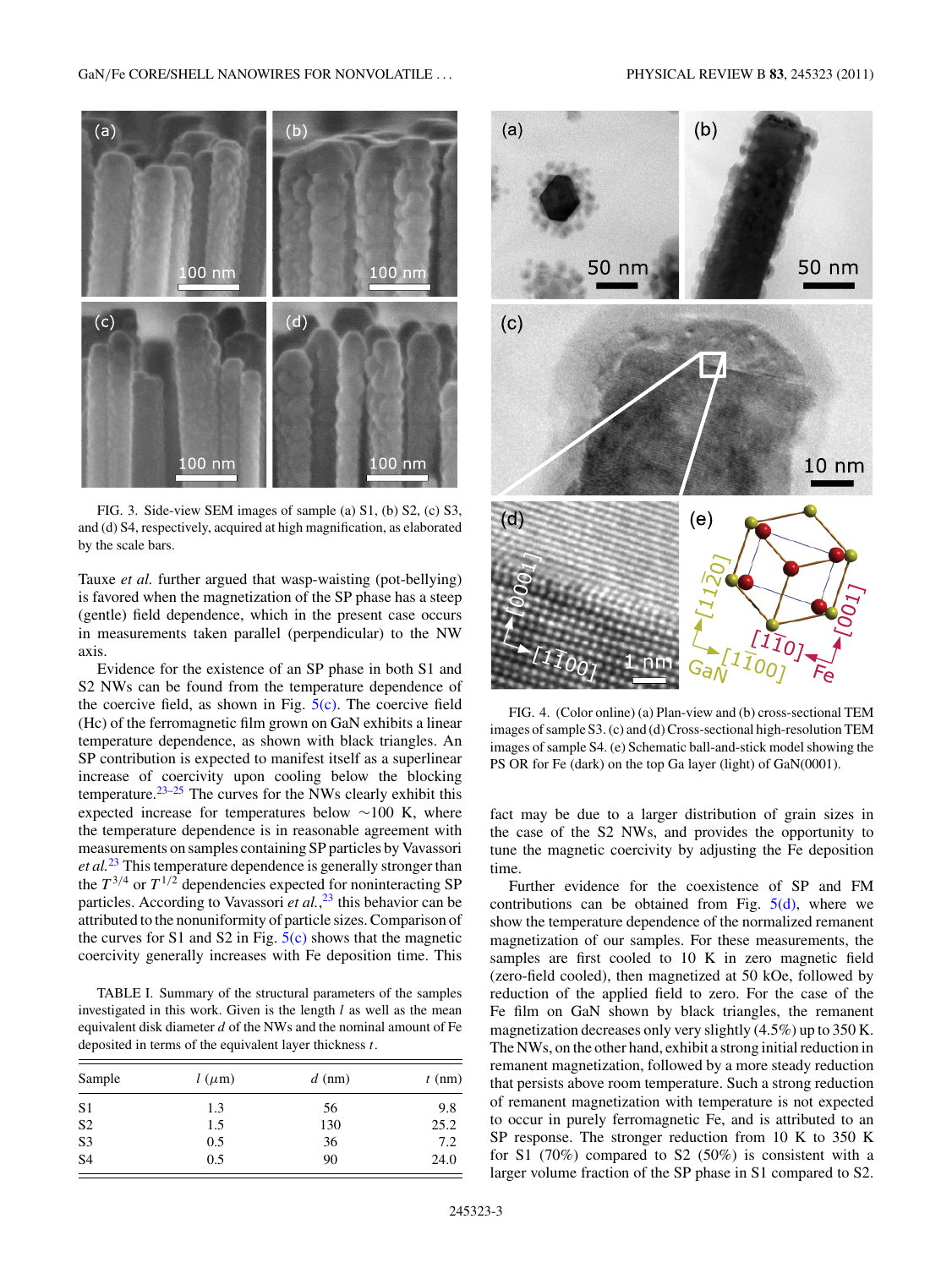<span id="page-3-0"></span>

FIG. 5. (Color online) Magnetic hysteresis loops of the GaN*/*Fe core*/*shell NW arrays of sample (a) S1 and (b) S2 obtained at 10 K with the magnetic field parallel and perpendicular to their long axis, i.e., the GaN[0001] direction. (c) Coercive field vs temperature for samples S1 and S2 in comparison to that of an Fe film on GaN. The solid lines are guides to the eyes. (d) Temperature dependence of the magnetization of the NW arrays for samples S1 and S2 in comparison to that of an Fe film on GaN.

The reduction in remanent magnetization with temperature is stronger with field applied parallel to the NWs for both S1 and S2, presumably reflecting the anisotropy of the SP phase.

An interesting ramification of an SP phase is the fingerprint observed in isothermal remanent magnetization measurements (IRM), namely the viscous decay of the remanent magnetization with time.[26–28](#page-4-0) According to Worm *et al.*, [27](#page-4-0) single-domain particles of a ferromagnetic phase are stable carriers of magnetic remanence when they are of sufficient size, while SP particles well below the threshold size preserve no remanence at all. However, particles just around the threshold size do not have a stable magnetization, resulting in a slow decay of the remanent magnetization of the particle ensemble with time. For our IRM experiments, the sample is first cooled to 10 K in zero magnetic field and magnetized at 10 K at a field of 20 kOe for 5 min, followed by a removal of the field and measurement of the remanent magnetization, as shown in Fig. 6. For the case of the Fe film on GaN, shown by black triangles, the remanent magnetization is maintained over the experimental durations considered here. This is not the case for samples S1 and S2, shown by red circles and blue squares, respectively, for which a near-logarithmic decay of about  $1\% - 3\%$  is observed, which directly reveals the coexistence of the FM and SP phases. The stronger decay for sample S1 compared to sample S2 reflects the larger fractional volume of SP particles in sample S1.

### **IV. CONCLUSION**

The remarkably high crystalline quality and interface perfection of the single-domain FM Fe particles grown on top of the GaN NWs may open new possibilities for



FIG. 6. (Color online) Isothermal remanent magnetization of the NW arrays for samples S1 and S2 obtained at 10 K in contrast to that of an Fe film on GaN.